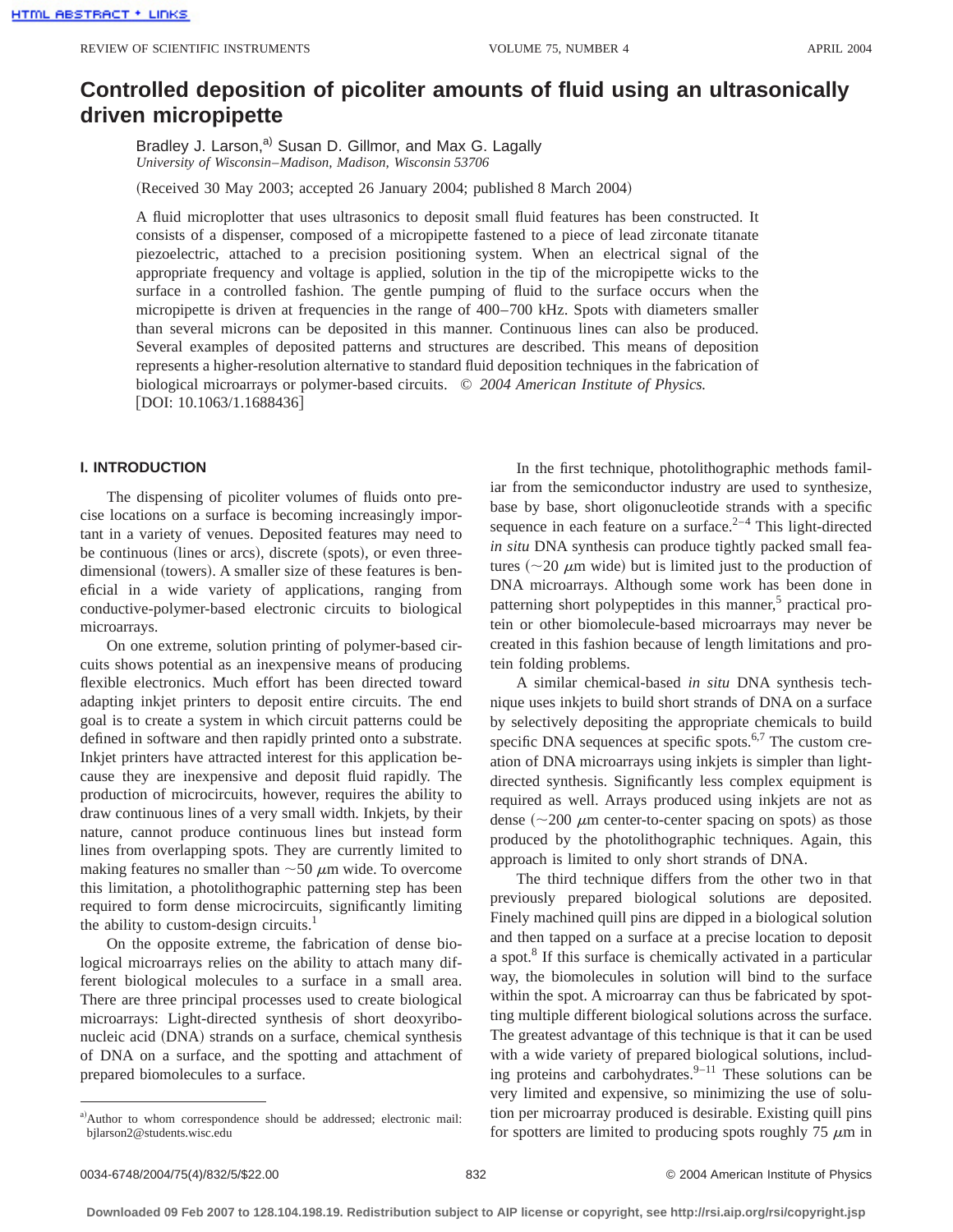

FIG. 1. A schematic diagram of the fluid microplotter. It is composed of a precision positioning system with (a)  $X$ , (b)  $Y$ , and (c)  $Z$  positioning stages in the configuration shown and (d) a dispenser head composed of a piece of PZT piezoelectric attached to a micropipette, not shown to scale. The fluid deposition process is monitored by (e) a CCD camera.

diameter. On average, 1 nL of solution is deposited per spot using existing systems.

We have developed a fluid microplotter that can deposit discrete features that are an order of magnitude smaller than those listed above, using many times less solution.<sup>12</sup> In addition, it can easily draw continuous lines and arcs as well as deposit high-aspect-ratio towers. The microplotter is able to handle a wide range of fluid viscosities. This article descibes the operation and use of this device.

## **II. FLUID MICROPLOTTER DESIGN**

The microplotter consists of a dispenser that is positioned over a substrate using a high-precision positioning system. This positioning system is controlled by custom software on a desktop personal computer (PC) that permits complex synchronized movements and deposition patterns. The deposition process can be monitored in real time using an attached charge-coupled-device (CCD) camera. A schematic overview of the microplotter is shown in Fig. 1.

The dispenser head is composed of a micropipette attached to a piece of lead zirconate titanate (PZT) piezoelectric. When driven by an ac current, the PZT causes the micropipette to vibrate primarily along its axis. Under appropriate conditions (a driving frequency in the range 400–700 kHz, 1–4 V peak-to-peak driving voltage, tip inside diameters (IDs) ranging from 1  $\mu$ m–100  $\mu$ m), applying the ultrasonic field causes fluid in the tip to wick out onto the surface. Smaller micropipette IDs yield smaller spots. For a given micropipette, the size of the resulting fluid feature can be controlled by raising or lowering the amplitude of the peak-to-peak ac voltage. As we will show later, the viscosity of the deposited solution also affects spot size.

This design is fundamentally different from that of inkjet printers or other piezoelectric-based fluid dispensers. In those designs, the expansion of a piezoelectric element exerts a force on fluid contained within a narrow channel, causing fluid to be ejected onto a surface. Other devices that use micropipettes use cylindrical piezoelectric elements surrounding the micropipette to squeeze fluid out of the micropipette tip and thus operate on the same principle of a pressure pulse.13,14 Our dispenser is much simpler and the principle of operation is different, leading to much better performance. As will be described in more detail later, ultrasonic vibrations cause fluid to be ejected from the tip of the micropipette, not pressure due to the contraction of the capillary tube, as in these other designs.

To achieve the deposition of fluid features at precise locations, we use three positioning stages. Two stages move the dispenser head to give  $X-Z$  positioning, while a third stage moves the substrate in *Y*. These stages can position the substrate and micropipette tip relative to each other over a 50  $cm \times 50$  cm $\times 10$  cm volume, with a rated maximum lateral positioning error of 20  $\mu$ m. By tuning the proportionalintegral-derivative control loop used for positioning feedback and operating over a smaller portion of this volume (e.g., 5 cm $\times$ 5 cm $\times$ 2 cm), we can achieve much more accurate lateral positioning (error of  $\leq$ 5  $\mu$ m). A motor controller directs the motion of these stages and it, in turn, is controlled by software on a desktop PC. This software allows for completely automated deposition of complex patterns and shapes on a substrate using multiple feed fluids.

### **III. DEPOSITION PROCESS**

The steps in depositing fluid onto a surface using the fluid microplotter are: Loading the dispenser with fluid, positioning the dispenser over the starting coordinate for the first feature, drawing the first feature, repeating until all features of the current fluid are drawn, discharging any remaining fluid, washing the dispenser tip, and if necessary, loading the dispenser with the next fluid.

The loading of the micropipette with fluid can be accomplished by either attaching a supply of fluid to the wide end of the micropipette or by dipping the sharp end of the micropipette into a fluid well. A continuous fluid supply is useful for a large amount of deposition using a single fluid, whereas dipping the micropipette tip into fluid is useful for depositing multiple fluids (dip-pen mode). We concentrated on the use of the device in a dip-pen mode, as the ability to take up very small fluid volumes is useful when expensive or limited-quantity fluids are used, something that is often the case in the fabrication of biological microarrays. When the sharp tip of the micropipette is placed into a fluid well, capillary action causes fluid to wick up into the tip. This process can be controlled so as to allow submicroliter control of the loaded fluid volume by controlling the time spent in the fluid well. A micropipette with a 1  $\mu$ m inside diameter at the tip can take up a dilute aqueous solution at a controlled rate of  $\sim$ 5 nanoliters per second.

To deposit a spot, the dispenser tip is lowered to the substrate at the desired *X*, *Y* position, a pulse at the correct frequency and peak-to-peak voltage is sent to the PZT for a certain duration, and the dispenser tip is raised. The same frequency pulse is used for all solutions deposited using a particular dispenser. If the feature is continuous, such as a line or arc, the tip is lowered until the fluid makes contact with the substrate. A continuous ac signal is supplied, the tip is backed off the surface slightly while maintaining fluid

**Downloaded 09 Feb 2007 to 128.104.198.19. Redistribution subject to AIP license or copyright, see http://rsi.aip.org/rsi/copyright.jsp**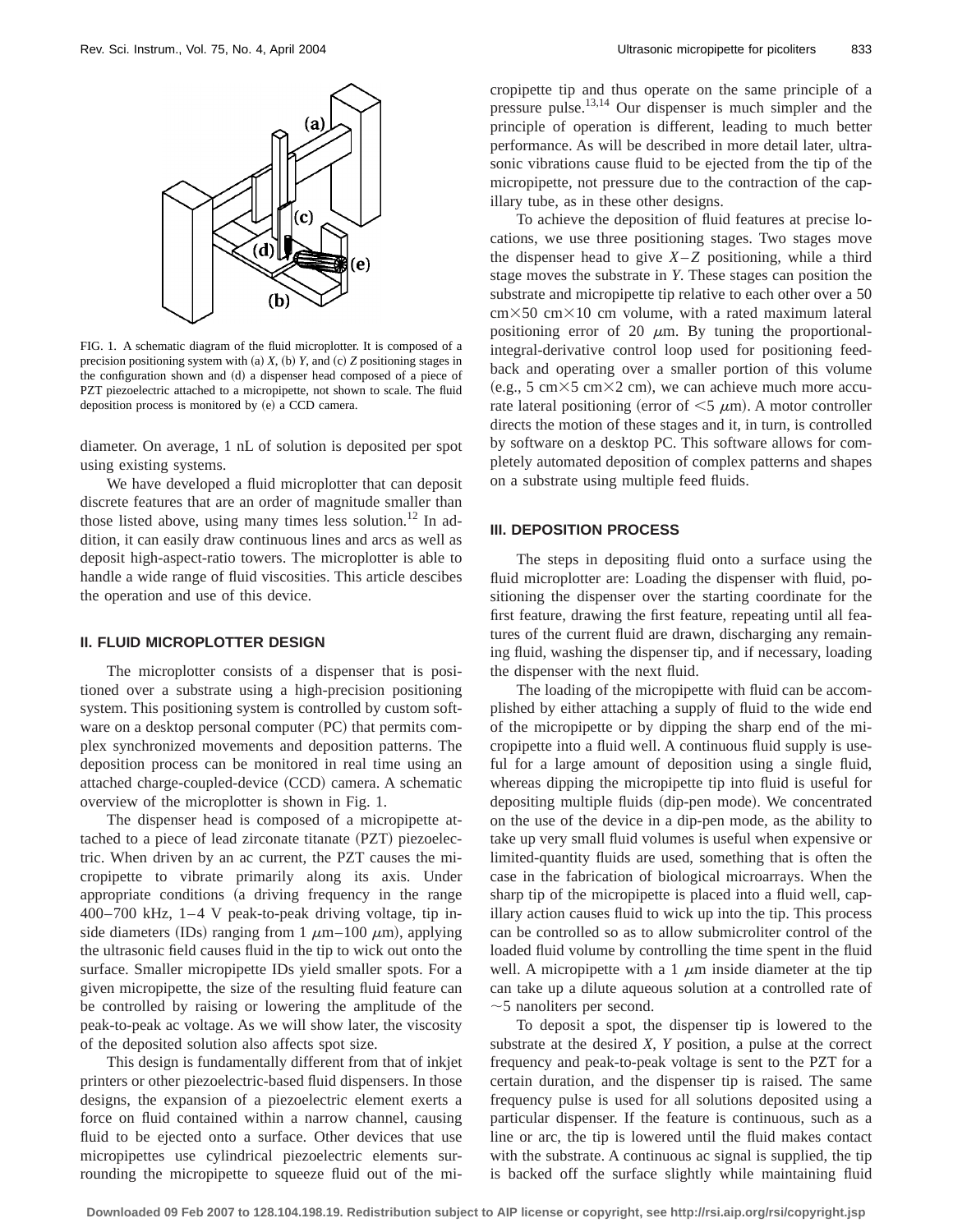contact, and the continuous feature is drawn by coordinating the movement of all three stages. The ac signal is then shut off and the tip is raised. Satellite droplets, a concern for inkjets, are not a problem for the microplotter because the only fluid deposited is from contact of the fluid at the dispenser tip with the surface. The gentle nature of the interaction of the micropipette tip with the surface means that thousands of spots can be deposited by a dispenser without degradation of its tip.

Accurate *Z* positioning is important in order to guarantee the deposition of regularly sized and shaped fluid features. If the dispenser is positioned too high above the surface when attempting to deposit a feature, fluid contact may not be made and no feature will be deposited. Software that calculates the correct surface height at each *X*, *Y* position is the primary means of precise *Z*-positioning control.

In the dip-pen mode, when all features for a particular solution have been drawn, the fluid remaining in the dispenser can be salvaged by returning the dispenser to rest over the original fluid well. An ac pulse of a higher peak-to-peak voltage than that used to deposit spots is sent to the PZT, causing the micropipette to spray any remaining solution back into the original well. Return of fluid is generally not necessary because of the precise loading characteristics of the device, which allow the fluid volume in the dispenser to be preadjusted to create the required number of features with no waste. The micropipette tip can be cleaned by loading a solvent, such as deionized water, and spraying it back out. This loading and spraying operation is repeated several times to reduce the possibility of cross contamination.

Clogging by dust and other particles is a general problem with micropipettes that have less than  $5 \mu m$  IDs at the tip. In our system, clogging is overcome by two means. We can unclog a tip simply by using a medium-voltage ac pulse to dislodge the clogging particles. When the micropipette tip is in a solvent well, often the uptake of solvent from the sharp end of the micropipette will force the clogging particle loose and carry it away from the tip. When combining these two methods, clogs can be quickly removed, allowing operation even with micropipette IDs smaller than 1  $\mu$ m.

#### **IV. PERFORMANCE TESTS**

We tested the capabilities of this system for smallvolume fluid deposition in several ways. Initial testing was carried out using aqueous solutions of food coloring to allow for easy analysis of fluid deposition runs using standard optical microscopes. Figure 2 shows the micropipette tip in the process of depositing a spot as well as a pattern made from two solutions with quite different viscosities, red and blue food coloring. The red food coloring viscosity is close to that of water, while the blue food coloring is significantly more viscous. To demonstrate the effect of viscosity on deposited spots, the applied frequency and voltage were held constant for the two solutions. Different spot sizes resulted  $(28 \mu m)$ diameter for the red spots, 20  $\mu$ m diameter for the blue spots). Figure 3 shows that very small spots can be made,



FIG. 2. Microplotter performance. (a) A close-up image of the micropipette tip in the process of depositing a pattern of spots. Several spots, spaced  $\sim$ 100  $\mu$ m apart, are shown. (b) A pattern made from red and blue food coloring deposited on an untreated glass slide at the same dispenser voltage and frequency. The red spots are  $28 \mu m$  in diameter, the blue spots are  $20 \mu m$  $\mu$ m in diameter, and the center-to-center spacing of the spots is 50  $\mu$ m. The spot size differences are caused by the differing viscosities of the two solutions.

even with dilute aqueous solutions on a hydrophilic substrate. In both of these tests, the glass slides were not treated or cleaned.

For biological applications, small spots are desired because of the significantly lower volumes of solution deposited. To estimate how much solution is used per spot deposited by the microplotter, the dispenser head was loaded with a known volume of solution. The microplotter then was commanded to deposit as many spots as it could before it ran out of solution. By counting the resulting number of spots, it was determined that the microplotter uses approximately 16 pL per spot for 50  $\mu$ m diameter spots and 3 pL per spot for 20  $\mu$ m diameter spots. These values are lower than what is expected by modeling each spot as a hemisphere, but, as can be seen in Fig.  $2(a)$ , the deposited spots are not full hemispheres, so these values are reasonable.

The ability to draw continuous features, such as lines or arcs, is a unique capability of the microplotter. To demon-



FIG. 3. An example of small feature sizes: A triangular pattern of 6  $\mu$ m diameter spots in red food coloring on an untreated glass slide. Even dilute low-viscosity aqueous solutions deposited on a hydrophilic substrate can be controlled to give uniform spots of a small size.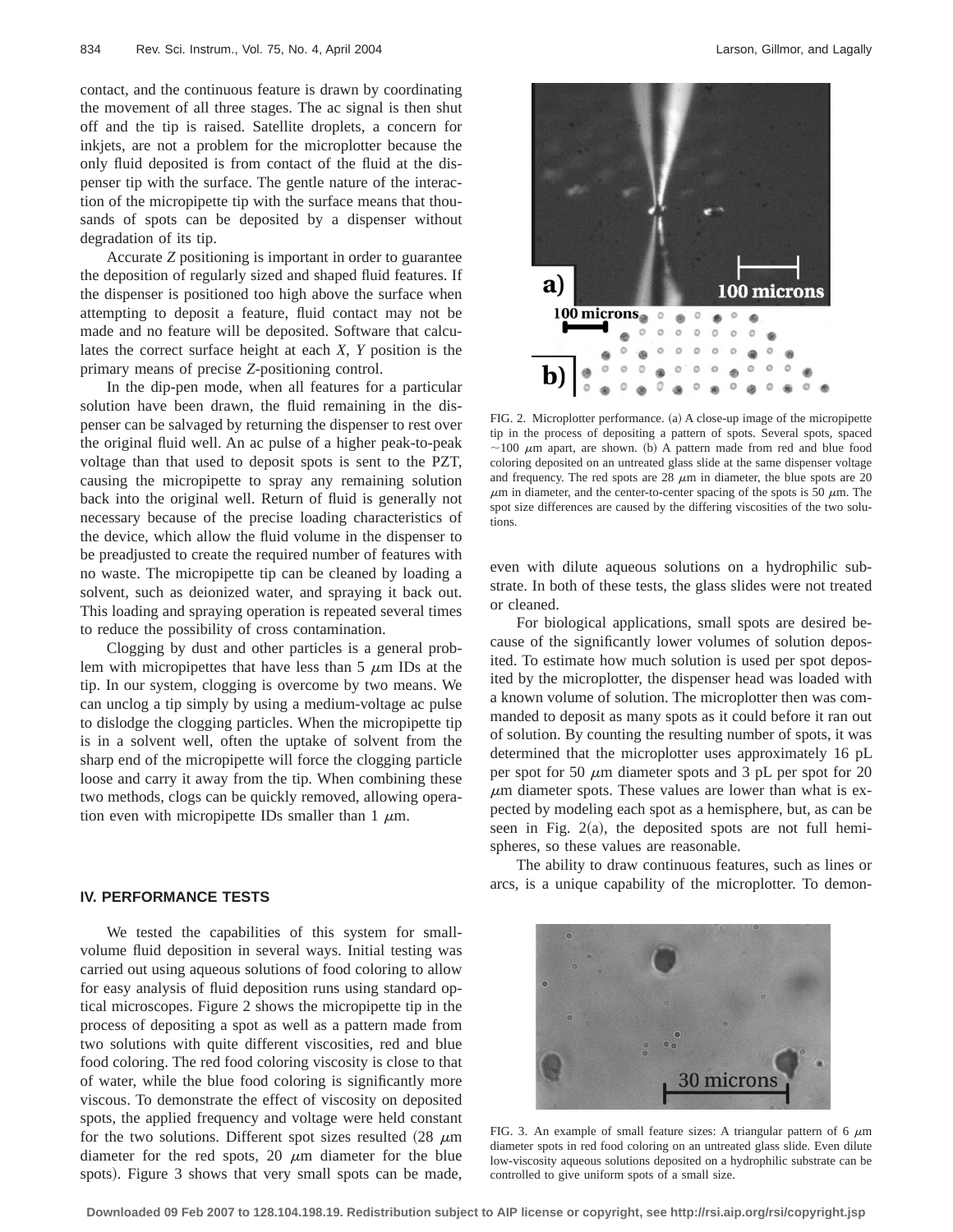

FIG. 4. An example of continuous-feature deposition. A pattern of lines was deposited in blue food coloring onto an untreated glass slide. The lines are approximately 25  $\mu$ m wide.

strate this capability, a computer-aided design file containing a pattern was loaded into the controlling software of the device and the pattern was then deposited on a glass slide using blue food coloring. A result is shown in Fig. 4.

We have also tested this device with other solutions. One such test involved depositing DNA onto a glass slide to demonstrate the ability to fabricate biological microarrays. A solution containing double-stranded salmon sperm DNA at a concentration of 500  $\mu$ g/mL was loaded into the dispenser and deposited in a pattern on a poly-*l*-lysine-coated slide. That slide was then washed with deionized water and ethanol, stained with an intercalating dye that fluoresces at 488 nm, and washed again. The slide was scanned using a commercial microarray scanner. Figure  $5(a)$  shows that the DNA was electrostatically attached to the surface in the specified pattern. The size of the deposited spots was measured in a scanning laser confocal microscope. The spots, shown in Fig. 5(b), are  $\sim$ 25  $\mu$ m in diameter. The fluorescent specks in both images away from the pattern are not due to errant droplets from the plotter, but are believed to be due to dust particles on the slide surface.

Earlier, we showed continuous lines deposited in food coloring. As a demonstration of the small line widths the microplotter can draw, a dilute gold nanoparticle solution was deposited on a silicon wafer, yielding lines less than 5  $\mu$ m wide. Figure 6 shows that these lines are long and con-



FIG. 5. Image of a pattern deposited using a 500  $\mu$ g/mL solution of doublestranded DNA, which was then fluorescently stained with an intercalating nucleic-acid dye. The specks of fluorescence surrounding the pattern are due to dust on the glass surface. (a) The overall pattern was scanned using a commercial microarray scanner. (b) To examine the spots, a laser confocal microscope was used. The spots are  $\sim$ 25  $\mu$ m in diameter.



FIG. 6. Lines of a dilute gold nanoparticle solution deposited on a silicon wafer. The lines are  $5 \mu m$  wide and are continuous, except where broken by large particles present on the wafer.

tinuous, broken only where large particles were present (the wafer was not cleaned before fluid deposition).

Three-dimensional features can also be drawn using the microplotter, another unique capability. Figure 7 shows an example, a tower  $\sim$ 30  $\mu$ m wide and  $\sim$ 370  $\mu$ m tall deposited using a colloidal silver suspension. To create the tower, the micropipette, loaded with colloidal silver suspended in methanol, was brought in contact with the substrate (a silicon wafer) and ultrasonic vibrations were initiated. As the methanol evaporated at the micropipette tip, the suspended silver concentrated near the surface. By gradually drawing the dispenser away from the surface, silver was deposited in the shape of a tower.

#### **V. DISCUSSION**

The process by which longitudinal ultrasonic vibrations cause fluid to wick out of a micropipette tip in a controllable manner is not understood. Ultrasonics has been used in travelling-flexural-wave pumps for microfluidic systems.15 Additionally, ultrasonically vibrating micromachined silicon needles have been explored for possible use as pumps.<sup>16</sup> These pump designs are more complex than our micropipette-based system and operate at different conditions. The fluid spraying mode of our micropipette tip appears to be similar to that reported previously,  $16,17$  but there have been no reports of controlled fluid ejection onto a surface as we show here and it seems unlikely that the same mechanisms are at play.

An apparent change in wetting of fluid on the micropipette occurs when it is ultrasonically driven. Fluid rises up the outside walls of the micropipette when it is placed in a fluid well and made to resonate. Figure 8 shows the difference in wetting behavior for a resting and an ultrasonically driven micropipette. The micropipette tip was intentionally



FIG. 7. A tower of silver particles deposited from a methanol-based colloidal silver suspension. (a) The height of the tower,  $\sim$ 370  $\mu$ m, can be seen in an image captured using the microplotter's attached CCD camera. (b) A top view image of the tower was taken using a standard optical microscope to determine its width  $({\sim}30 \mu m)$ .

**Downloaded 09 Feb 2007 to 128.104.198.19. Redistribution subject to AIP license or copyright, see http://rsi.aip.org/rsi/copyright.jsp**